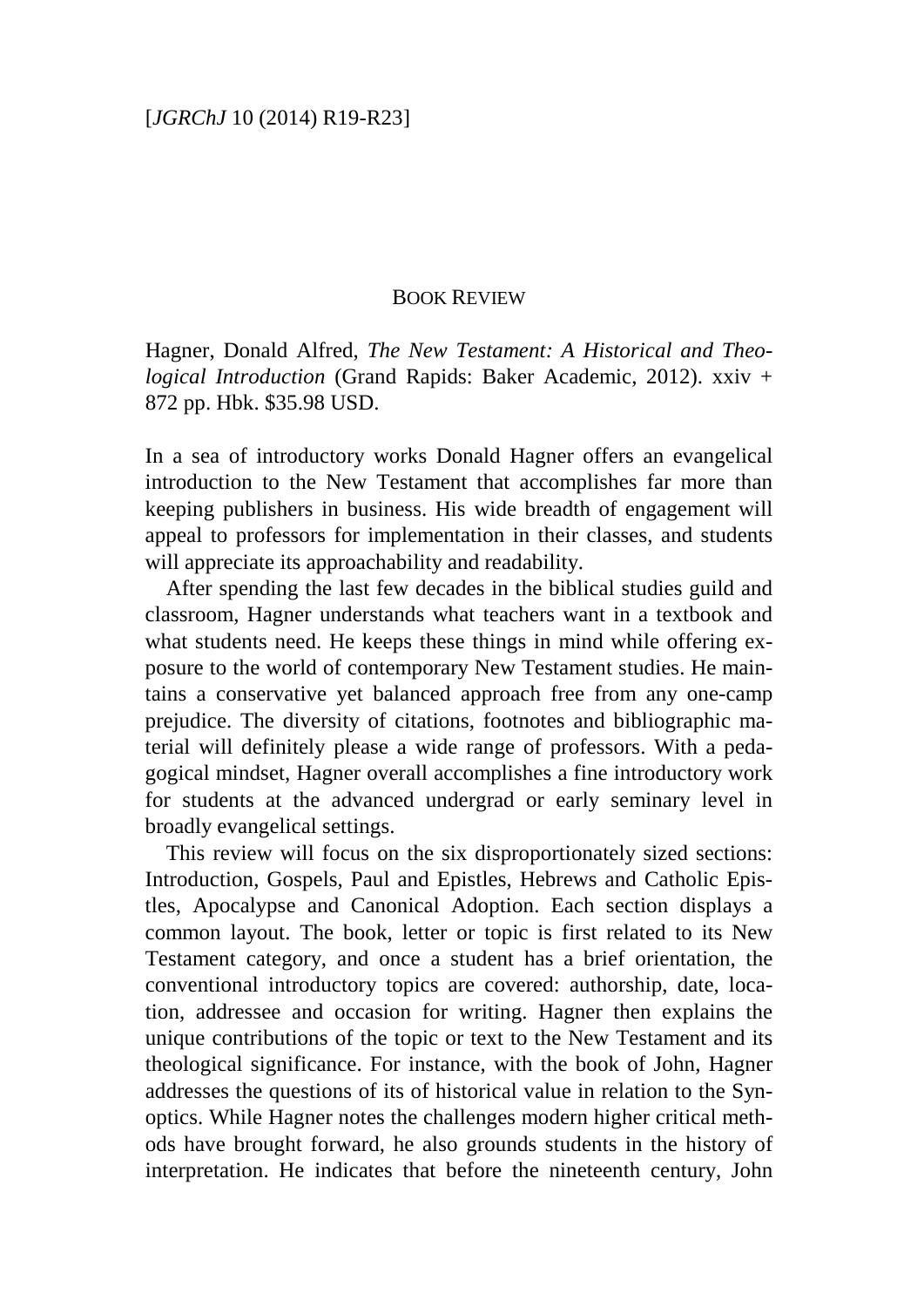was viewed as a more historically reliable eye-witness account than Mark and Luke. Such interpretive background information offers the student an introduction to major contemporary positions and questions, but also shows biblical exploration has a longer history of opinions and stances than just the last few centuries. It is commendable that Hagner seeks to provide his readers with such historical and theological insights rather than simple formulaic data.

Another example demonstrating insights that go beyond the normal introduction is his material on the letter to the Philippians. There Hagner draws out the complexity of the topics of literary integrity and the christological hymn of Phil. 2.6-11. Such sections helpfully provide students with information for further study and topics for research papers.

One shortcoming is that there is almost no presentation to substantiate the use of particular methodologies. In his treatment of Galatians, Hagner offers no justification for adopting Greco-Roman rhetorical categories proposed by Hans Dieter Betz. However, the examination of various hermeneutical and interpretive frameworks does serve to expose students to methods actually being used in the guild today.

The first section of the book covers background introduction. Hagner offers some cursory comments on the historical setting, hermeneutical methods, critical methodologies and textual criticism of the Bible generally and the New Testament specifically. Those familiar with introductory works will find this section to be a catchall for material that could not fit elsewhere. Though I appreciate the brief discussion concerning the historical reliability of the biblical documents, as well as the candid presentation of topics like Q, and theoretical distinctions between the Jesus of History and the Christ of Faith, there are some weaknesses.

For instance, Hagner wisely starts with a presentation of Old Testament structuring before digging into the New Testament; unfortunately this could have been better implemented throughout the book. After he contends that the Old Testament is the promise and preparation for the New Testament, the data is not drawn upon in any meaningful way thereafter. Furthermore, it would have been beneficial to incorporate material concerning Second Temple Judaism and religious diversity at the time of Jesus more generally. Unfortunately there is not even a mention of groups such as the Pharisees, Sadducees and Essenes or the schools of Hillel and Shammai.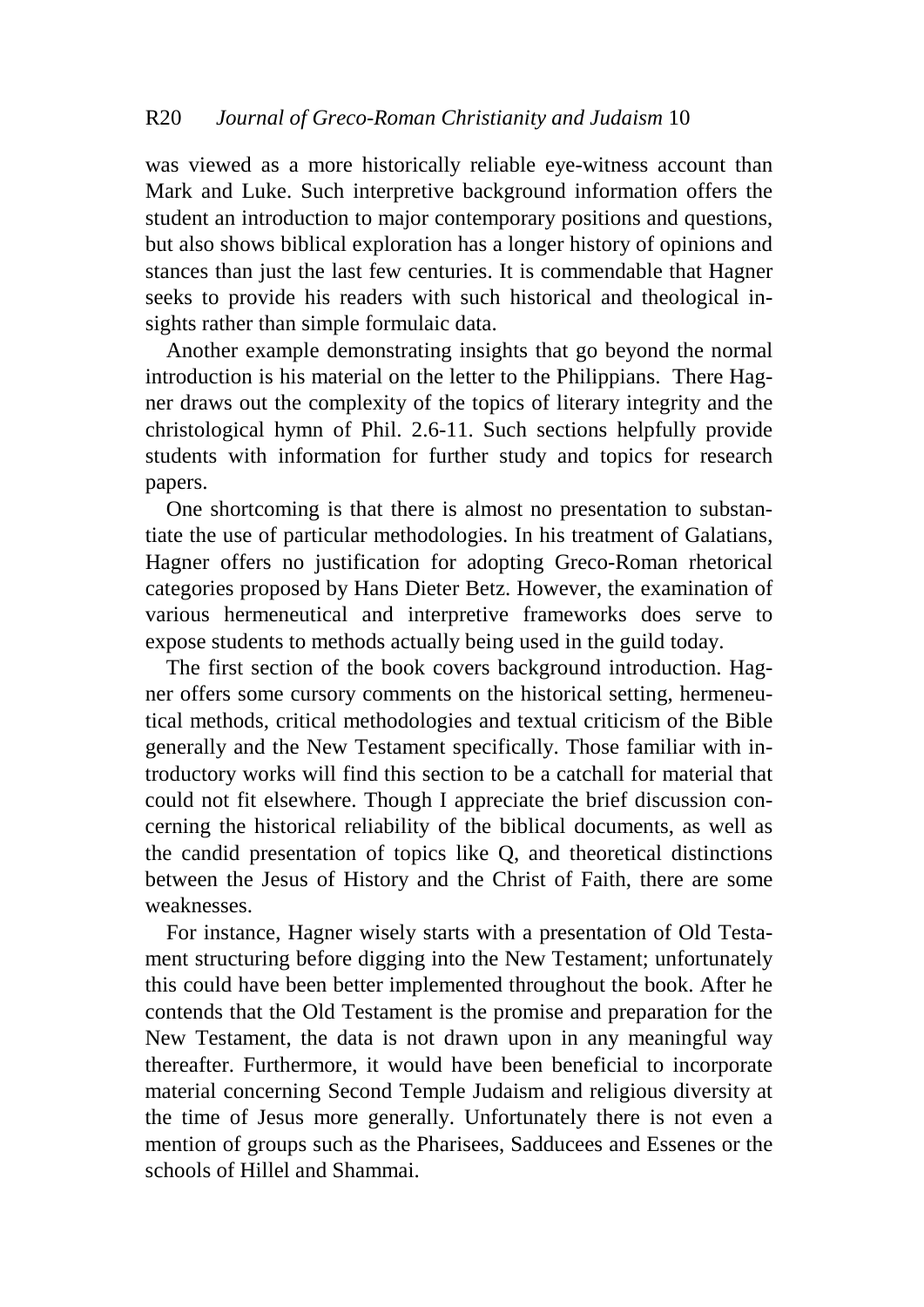The second section is about the Gospels. Hagner begins with a presentation of the Synoptic problem and Q theories before turning to the Gospel documents directly. Offering a rich discussion on the challenges and history behind the Historical Jesus quests, Hagner highlights some of the challenges within Synoptic studies. Though he consistently concludes with conservative evangelical positions, Hagner does not present a fundamentalist position. Rather, he exposes students to the seriousness and significant challenges posed by Synoptic verbal parallels, then works to offer suggestions for possible resolutions.

One noticeable shortcoming of the Gospel section is the disproportionate attention given to the book of Acts. While many would agree with reading Luke–Acts as one work rather than two, it does a bit of injustice to the individual voice of the Gospel of Luke. This actually highlights the challenge faced in introductory works. Is the goal a New Testament canonical overview, or an introduction to distinct texts?

The third section covers Paul and his Epistles. Before engaging directly with the Pauline corpus, divided between accepted-Pauline and Deutero-Pauline, Hagner offers a lengthy introduction to Paul, Pauline studies and the early missionary stages of the church. This is the longest section and probably the strongest. Anyone engaged in Pauline studies understands that the breadth of the field can be intimidating to the uninitiated. However, Hagner does a very fine job of introducing Paul as a person with his Jewish background and his significant role in the early church. It is here Hagner offers a summary of contemporary debates such as the New Perspective on Paul. Often debates can be polarizing and a hindrance to students in introductory works, but Hagner avoids such rhetorical flare and offers balanced insights for students to engage in further studies.

Approaching the so-called Deutero-Pauline letters, Hagner presents the label as a scholarly consensus. Whether one agrees with the label or not, he does helpfully lay out the evidence for students to be exposed to the issues. The one thing lacking, however, is an explanation of the ramifications of labeling the letters pseudonymous or the issue of pseudonymity in general. Readers are not given encouragement to regard the letters as deutero-canonical, but students will be left curious as to what the significance of such labels is.

The fourth section is devoted to Hebrews and the Catholic Epistles. For the book of Hebrews, Hagner gives more attention to the history of analysis than he does with the other documents. He presents the student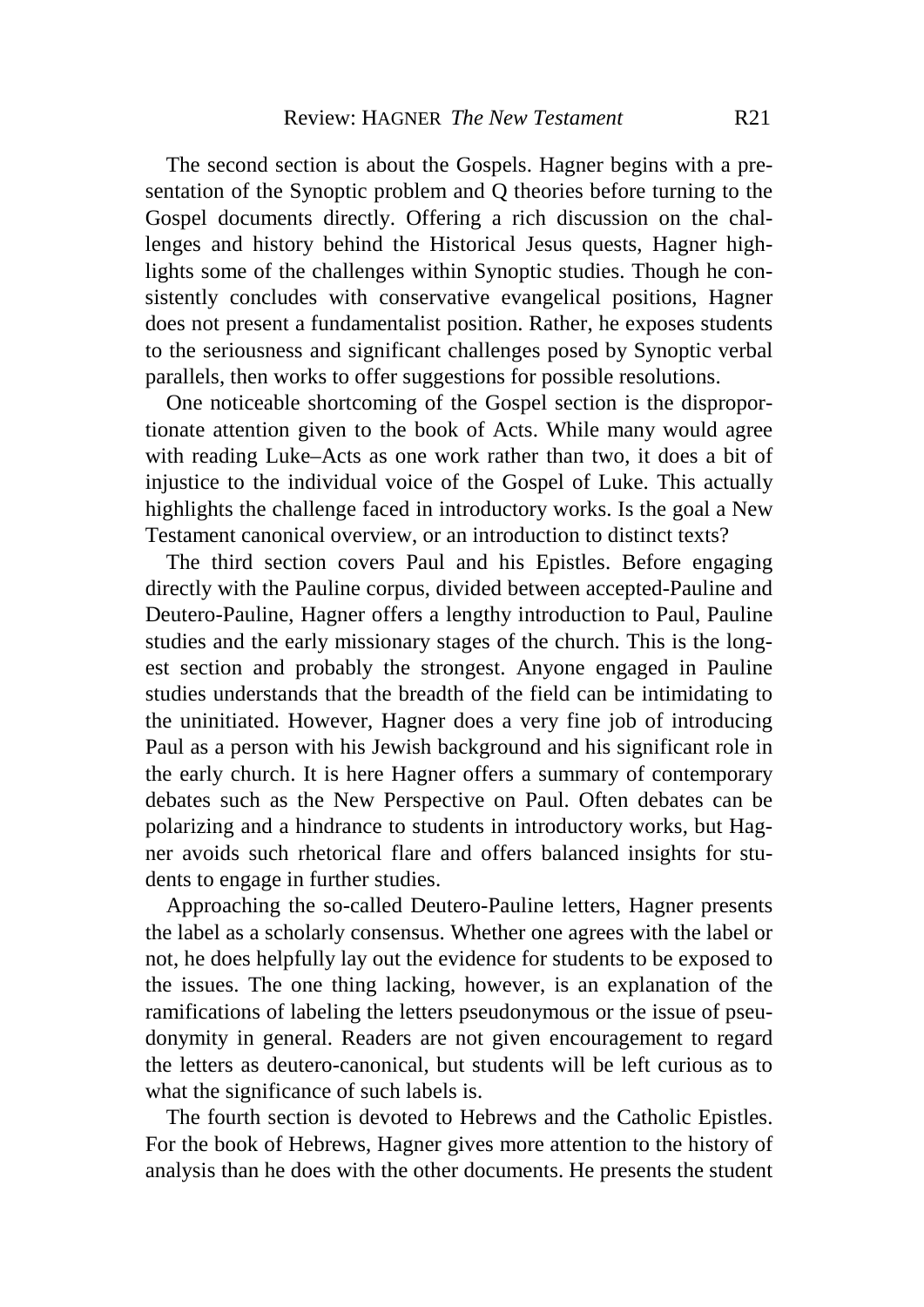with a historical survey concerning authorship, addressee, diaspora setting and other relevant features, and points to the diverse history of interpretation to substantiate his conclusion that the evidence is inconclusive regarding many aspects of the document. Despite recognizing some limitations, Hagner still offers a number of helpful theological insights into the book.

The Apocalypse is the topic of the fifth section. Hagner acknowledges the significant challenges faced in approaching Revelation and surveys many different interpretive approaches. While working through Revelation quite well, Hagner also uses the opportunity to discuss New Testament teaching on salvation history and the end goal of the church for the present and future.

The sixth and final section is Canonical Formation. Although Hagner is commended for attempting to offer an encompassing one-volume work, this section is a bit too cursory. Although individual canonical status is discussed in various sections where relevant, contemporary issues concerning canonical formation and final ratification have recently become so heated that a bit more explanation would be prudent.

Overall there are a number of substantial strengths. One of the most beneficial aspects is the attention to pedagogical ease without being reductionistic. To that end, Hagner implements some very helpful features every reader will appreciate. For example, concerning the Gospel of Matthew, Hagner offers a text box summarizing the data of Author, Date, Addressees, Purpose, Message/Argument and Significance. Such boxes are in every canonical section and helpfully summarize in bullet format information that can be utilized for examinations.

Also, the interspersion of short subsections presenting an overarching view of a new topic is a great aspect to the book. It helpfully orients the student to the topic in order to give them a framework to determine the significance of issues that will be covered. These sections could also serve well as smaller assigned portions for review prior to examination.

The most significant benefit to having a textbook written by such a seasoned professor is the depth of scholarship Hagner is able to draw upon. This comes across most recognizably at the end of each section. There he offers extensive bibliographies of relevant monographs, articles and commentaries. In some ways these alone can justify encouraging students to buy this larger and newer textbook, as the bibliographies will serve students past their introductory courses.